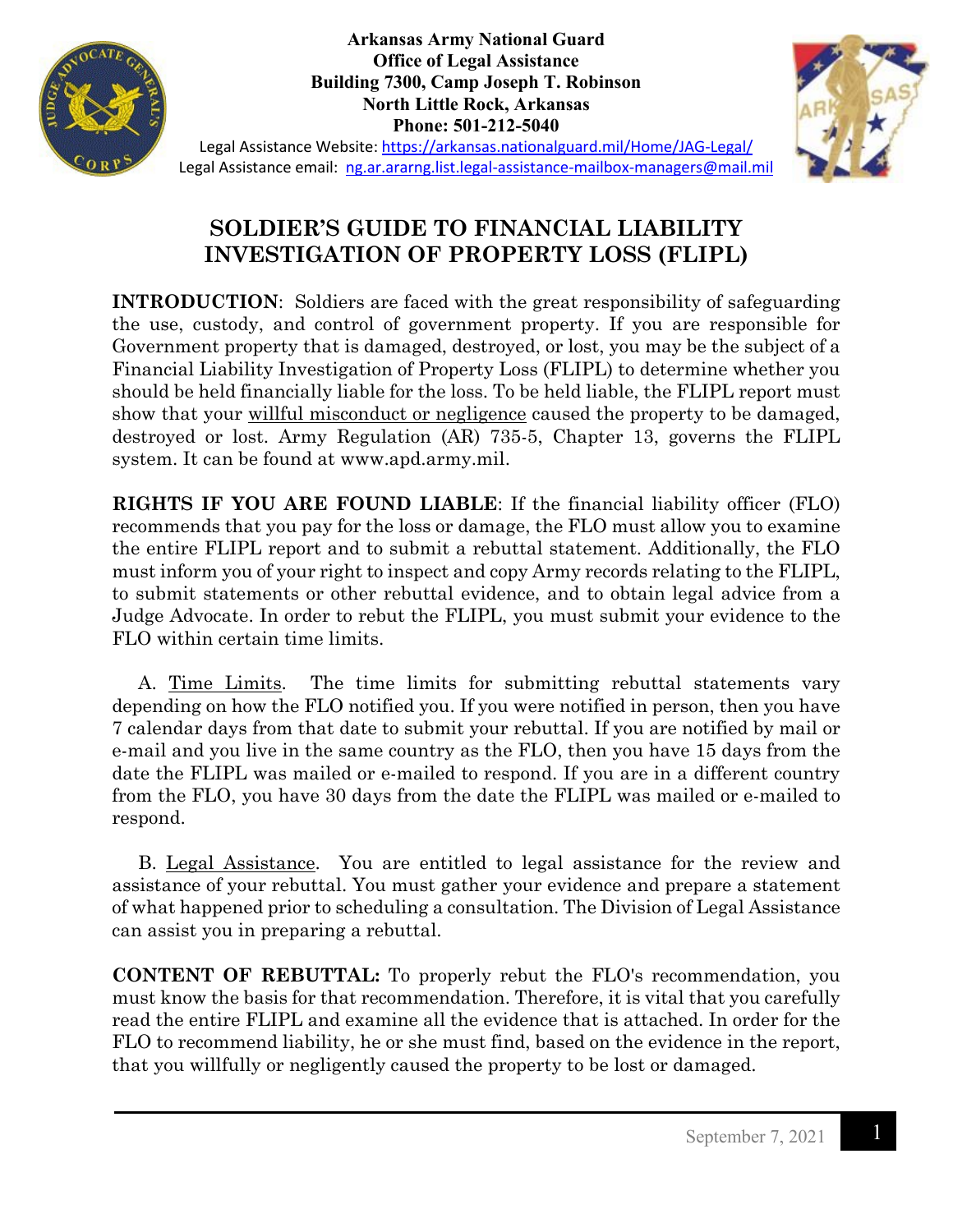You should gather any documents, photos, statements, and other evidence that will support your position. Write a statement that explains why the FLO's recommendation is erroneous and why your evidence supports your position. You should avoid including extraneous issues or emotional comments within your rebuttal. Simply stick to the facts. An outline rebuttal letter is enclosed.

**BASIS FOR LIABILITY:** To find you liable, the FLO must first establish that you were responsible for the property. There are five types of responsibility an individual can have over equipment.

 A. *Command Responsibility*. This is the obligation of a commander to ensure all Government property within their command is properly used and cared for. This responsibility is inherent in command and cannot be delegated.

B. *Supervisory Responsibility*. This is the obligation of a supervisor to ensure all Government property issued to, or used by its subordinates is properly used and cared for. It is inherent in all supervisory positions and is not contingent upon signed receipts or responsibility statements.

C. *Direct Responsibility*. This is the obligation of a person to ensure all Government property for which they have receipted is properly used and cared for. This responsibility results from assignment as an accountable officer, receipt of formal written delegation or acceptance of the property on-hand receipt from an accountable officer.

D. *Custodial Responsibility.* This is the obligation of an individual for property in storage awaiting issue or turn-in to exercise reasonable and prudent actions to properly care for and secure the property. This responsibility results from assignment as a supply sergeant, supply custodian, supply clerk, or warehouse person.

E. *Personal Responsibility*. This is the obligation of a person to exercise reasonable and prudent actions to properly use, care for, safeguard and dispose of all Government property in their physical possession. It applies to all Government property issued for, acquired for, or converted to a person's exclusive use, with or without a receipt.

In addition to finding you responsible for the equipment, the FLO must establish that your *negligence* or *willful misconduct* resulted in the loss of Government property.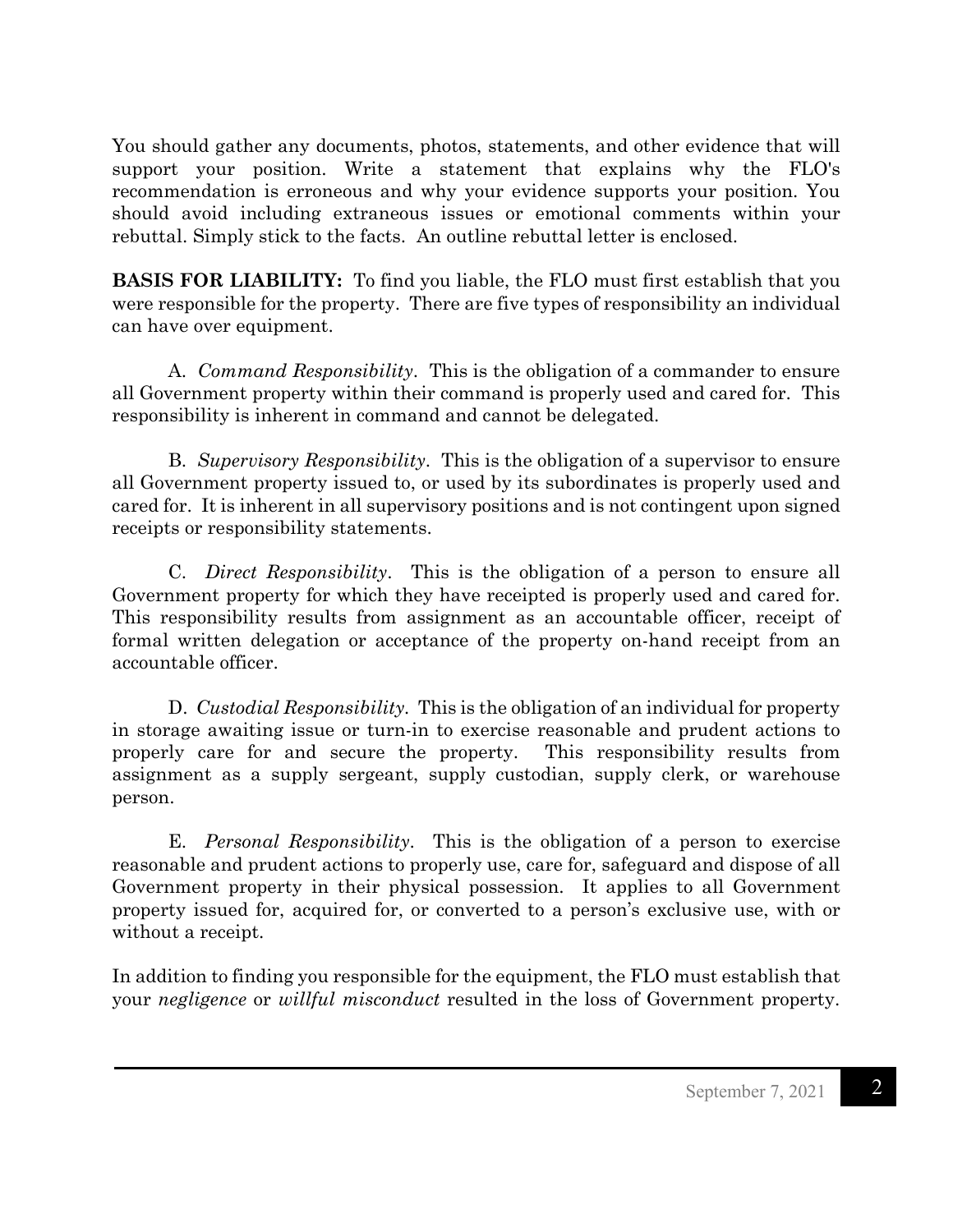Simply negligence is the absence of due care and gross negligence is an extreme departure from due care. Willful misconduct is any intentional wrongful or unlawful act or omission.

The FLO must also find that your actions were the proximate cause of the loss. Your actions are the "proximate cause" of a loss if they, in a natural and continuous sequence, unbroken by a new cause, produced the loss and without which the loss would not have occurred.

A Four-Part Test must be followed before determining financial liability. If any element in this test is not established, the FLO cannot find you liable.

 A. You must have a duty to care for the property, that is, you must have exercised responsibility over the property.

 B. You must have breached the duty of care. This breach can occur through simple negligence, gross negligence or willful misconduct. Whether you have breached the duty of care depends upon the circumstances in each case. Acts or omissions can cause breaches.

 C. Your breach of duty was the proximate cause of the loss. The breach of the duty cannot be merely a potential factor in the cause of the loss, but rather the act or omission that actually caused the loss.

 D. Finally, there must be a loss to the government, which includes loss of accountability.

**PROCESSING YOUR REBUTTAL:** Once received, the FLO must consider your rebuttal statement. If the FLO believes that you are still liable, he or she forwards the report to the Staff Judge Advocate for legal review. If it is determined to be legally sufficient then it is forwarded to the Approving Authority, who then makes the decision whether or not to hold you liable. The Approving Authority, generally your battalion commander, will notify you in writing if he or she intends to hold you liable. This letter will also inform you of the following rights:

A. To receive legal advice from the local Legal Assistance Office.

B. To inspect and copy Army records relating to the FLIPL.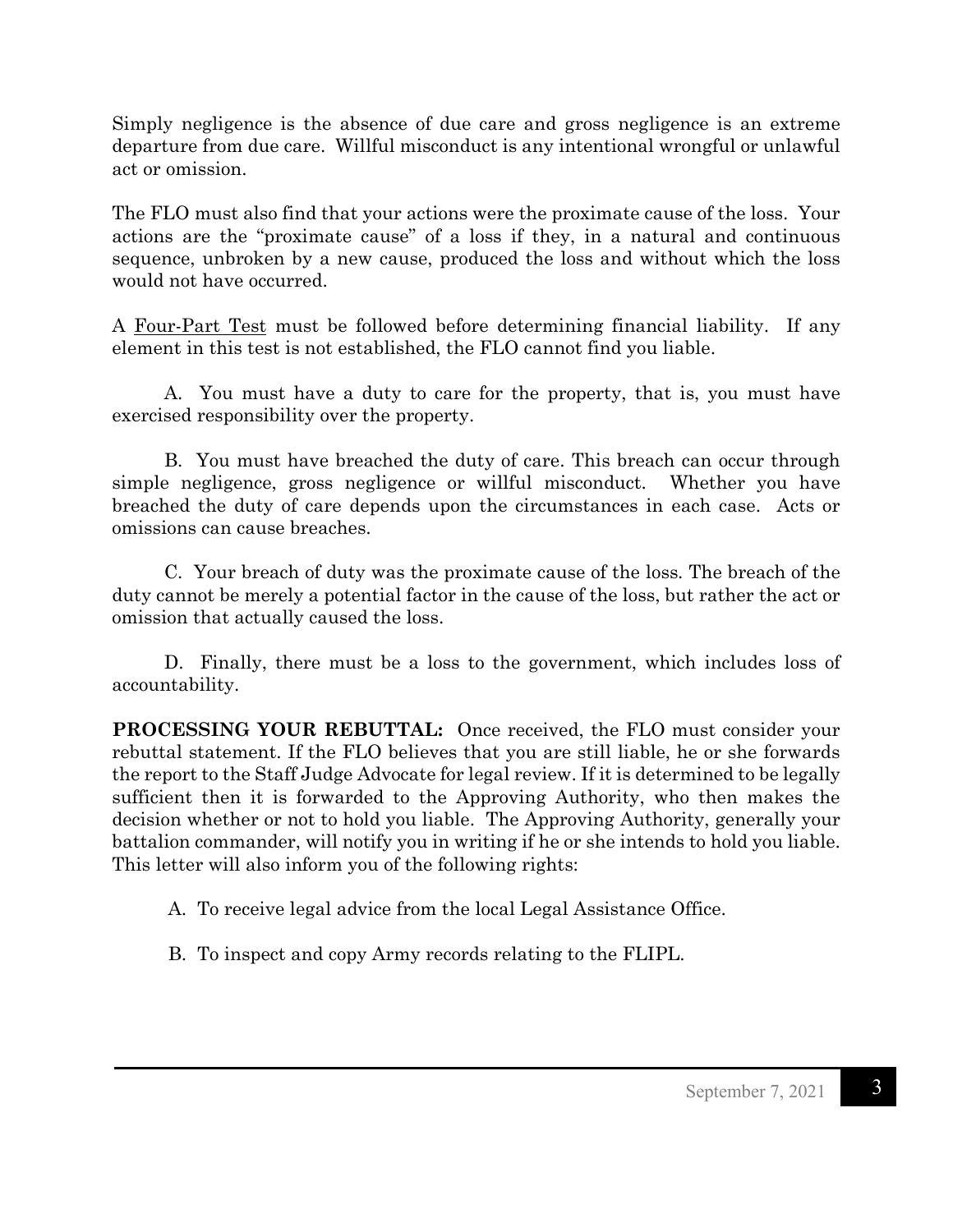C. To request reconsideration based on legal error. The request for reconsideration must be requested within 30 calendar days from the date the commander notified you. Collection from your pay is stopped pending the outcome of your request for reconsideration. The request for reconsideration should initially be submitted to the Approving Authority. If liability is still recommended the report will be submitted to the Appeal Authority, which is usually your Brigade Commander. He or she will then act on your request for reconsideration.

D. To request extension of the collection period.

 E. To request remission or cancellation of the indebtedness under the provisions of AR 600-4 (enlisted personnel only). However, you must request this before the entire amount is collected from your pay. Further collection action is stopped pending the outcome of your request for remission or cancellation.

F. To submit an application to the Army Board for Correction of Military Records (ABCMR) under the provisions of AR 15-185. Requests to the ABCMR must usually be filed within 3 years of discovery of the grounds for the request.

If you do not exercise the above rights or if you are unsuccessful, then the amount you owe will be withheld from your pay within 30 to 60 days.

**AMOUNT OF LIABILITY:** The government can require you to pay the entire amount of money lost by the government. The loss is determined using the lost item's current fair market value and depreciation. IAW AR 735-5, para.13-41, you will not pay more than one month's base pay, unless you fall into one of the following categories: accountable officers; persons losing public funds; Soldiers losing personal arms or equipment; or persons who lose, damage, or destroy government quarters, furnishing or equipment in quarters due to gross negligence or willful misconduct. Base pay is determined at the time of the incident, not when the FLIPL is completed.

If you have any questions, contact the Legal Assistance office at (210) 221-2282/2353.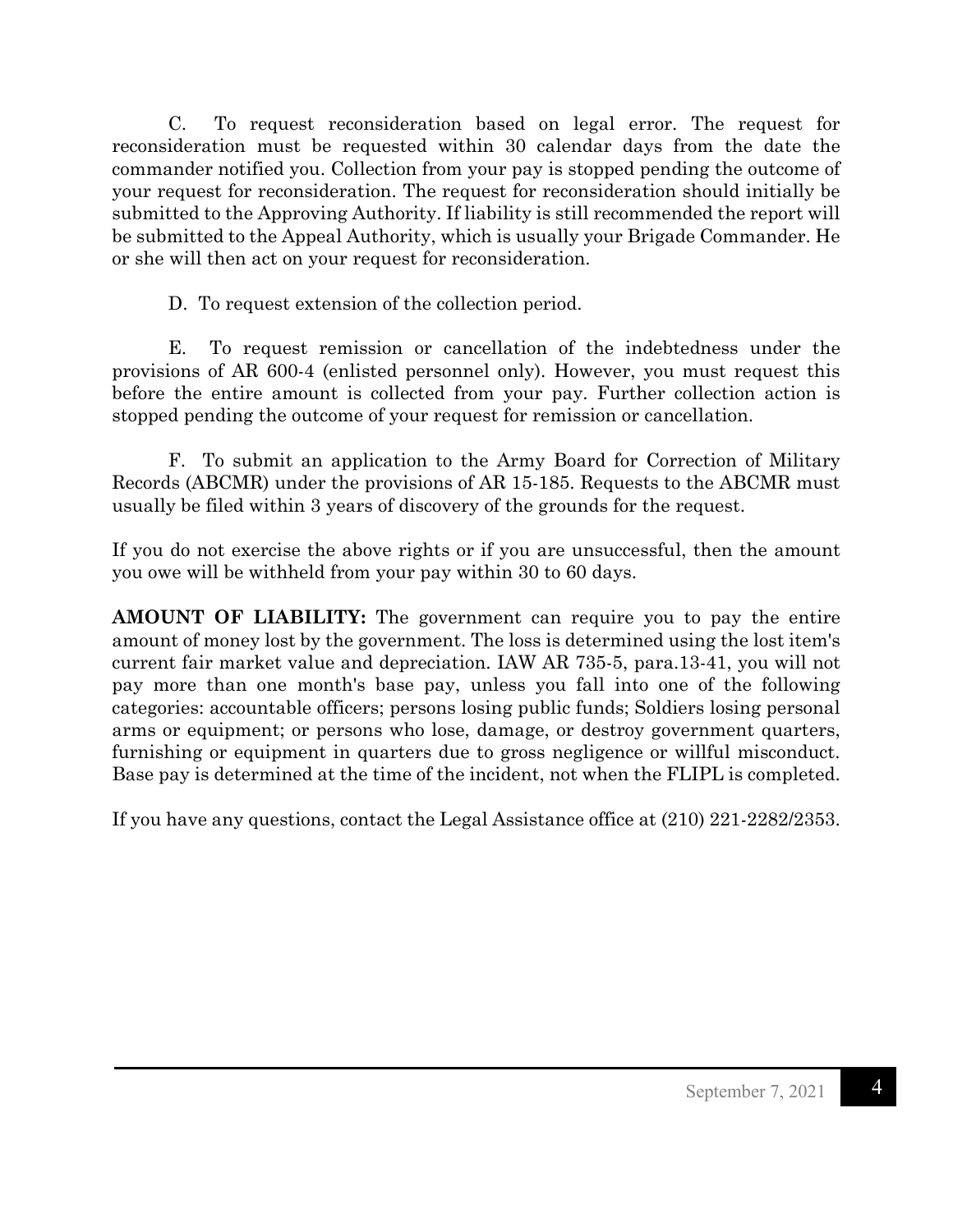## **SAMPLE FLIPL REBUTTAL**

(Lost Equipment)

## **[Unit Letterhead]**

[Your unit's office symbol] [Date]

MEMORANDUM FOR Commander, [Name of unit], Arkansas National Guard

SUBJECT: Rebuttal Statement, Financial Liability Investigation of Property Loss No. \_\_\_\_\_\_\_\_\_\_\_\_, Your rank and name, SSN, Amount of money charged.

1. **PURPOSE.** Pursuant to AR 735-5, chapter 13, I am submitting this Rebuttal Statement to the recommendation of liability against me in Financial Liability Investigation of Property Loss (FLIPL) Number \_\_\_\_\_\_\_\_\_\_\_\_\_\_\_\_. The financial liability officer recommended that I pay \$\_\_\_\_\_\_\_\_\_\_ for the loss of my [*Equipment].*

2. **FACTS.** This property loss resulted when [*Explain what happened. Be as detailed as possible and refer to events chronologically. Do not discuss who you think is at fault].*

3. **NEGLIGENCE AND PROXIMATE CAUSE**. The FLO has not proven that I was negligent and that said negligence resulted in the loss. Without proof of these elements, there is no theory of liability upon which I can be held liable.

a. Regulatory Guidance. Pursuant to AR 735-5, para.  $13{\cdot}29(b)(l)$ , before a person can be held financially liable, the facts must show that he or she violated a particular duty of care toward the property through negligence or willful misconduct. It must further be proven that the negligence was the proximate cause of the loss (13-29(c)). AR 735-5, para. 13-29(b)(2) defines simple negligence as the absence of due care, by an act or omission of a person which lacks the degree of care for the property that a reasonably prudent person would have taken under similar circumstances to avoid loss, damage, or destruction to the property. Based on these regulations, before I can be held liable, I must be found negligent and that negligence must have also been the proximate cause of the loss or damage*.*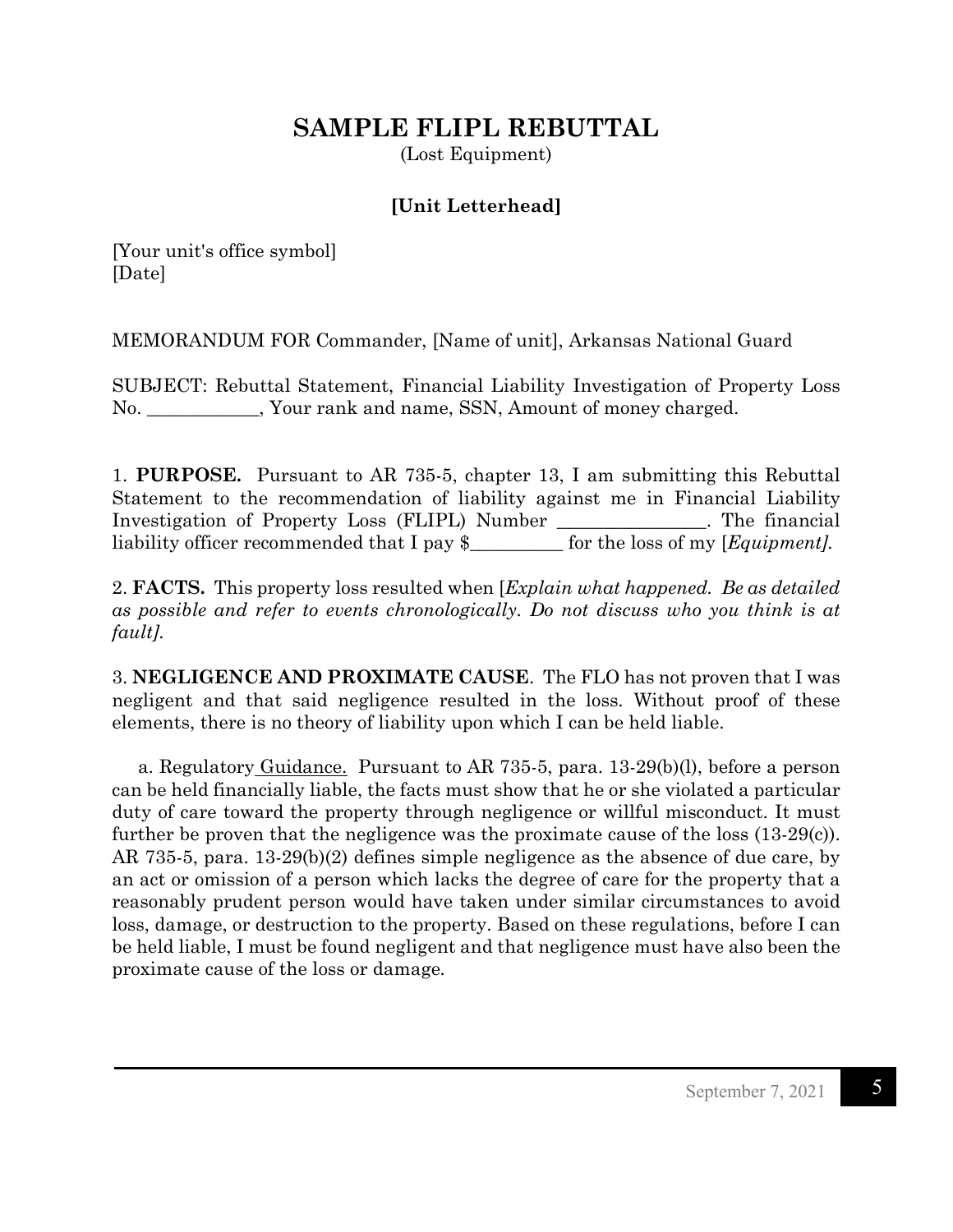b. Responsibility. *[State specific facts to support your assertion that you were either 1) Not responsible the equipment at all (it was never issued to you) or 2) You were not responsible for the equipment at the time of loss (It was issued to you but someone else took possession at the time of loss, etc.].* Therefore, since I was not responsible at the time of the property loss, I cannot be held liable.

 c. Culpability. I was not culpable for the loss of the *[equipment]*. According to AR 735-5, para.13, a person found to have personal responsibility for property to be liable, he or she must fail to "exercise reasonable and prudent actions to properly use, care for, and safeguard all Government property in his or her physical possession." I did everything a reasonable and prudent person would have done under similar circumstances. *[Explain why you acted reasonably].* As such, I am not culpable and request that this recommendation be dismissed.

 d. Proximate Cause. AR 735-5, paragraph 13-29(c) states that proximate cause is "the natural and continuous sequence [of events] unbroken by a new cause [that] produced the loss." In section \*\*, the FLO stated that he or she based their findings on the fact that [*Briefly recite why the FLO found you liable. Follow this statement with any facts you believe were intervening causes to the loss, i.e. the equipment was stolen from your wall locker, you turned it in and the supply or inventory personnel did not properly account for it, etc. Be specific] My* actions did not cause the loss, therefore this recommendation should be dismissed.

4. **CONCLUSION**. I am not liable for the lost government equipment. The FLO cannot prove that: I was responsible at the time of loss, I was culpable, or I proximately caused the loss. Absent proof of these essential elements, I cannot be held liable for the loss. If I am found liable, however, I request the amount of liability be canceled due to [*State your financial reasons].* If this is impossible, I request the amount be collected over a twelve-month period.

Encl *[YOUR NAME] [YOUR RANK and UNIT]*

*Include any necessary enclosures*